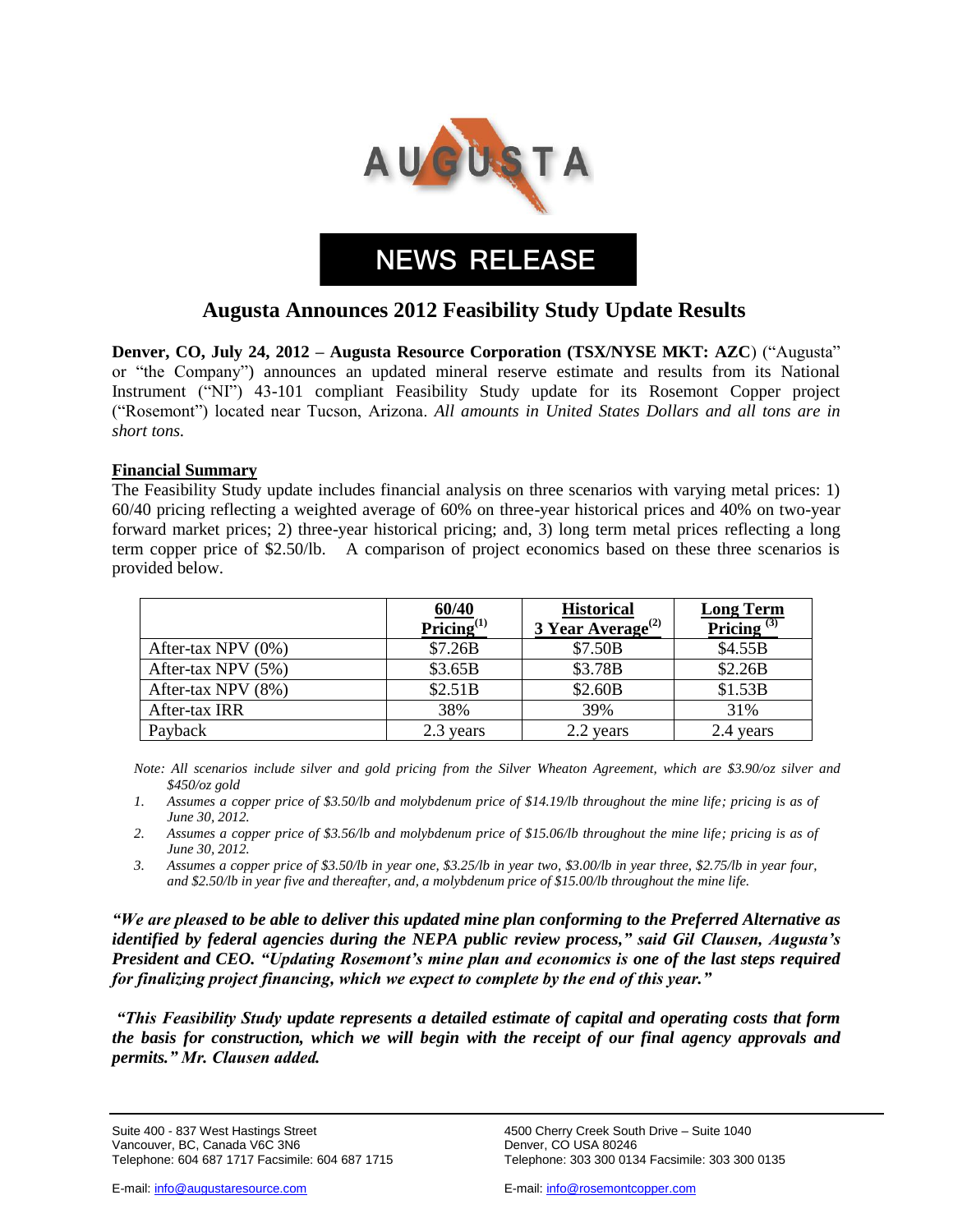## **Regulatory Approvals and Mitigation Requirements**

In the Rosemont draft Environmental Impact Statement ("EIS") released in October 2011, the U.S. Forest Service ("USFS") identified the Barrel Alternative as the Agency Preferred Alternative, which is a different alternative than the original plan submitted by the Company. Augusta has optimized mine planning for the Agency Preferred Alternative within the impact footprint developed during the USFS National Environmental Protection Act ("NEPA") process. These plan changes respond to public and agency comments and include incorporating the latest agency requirements for impact avoidance, pollution control, habitat mitigation, resource conservation, and public safety.

These regulatory-driven changes, along with the 2012 mineral resource and updated metallurgical testwork, led to plan optimizations presented in this Feasibility Study update. The operating plan conforms to the Agency Preferred Alternative and to conditions for approval that are anticipated to be finalized in the final EIS and Record of Decision by the end of 2012.

### **Mining and Processing**

The Rosemont deposit is a large tonnage, skarn-hosted, porphyry-intruded, copper-molybdenum deposit located in close proximity to the surface and is amenable to open pit mining methods. The proposed pit operations will be conducted from 50-foot-high benches using large-scale equipment, including: 12.25 inch-diameter rotary blasthole drills, 65-cu-yd electric mining shovels, 36-cu-yd front-end loaders, 35 cyd hydraulic excavators, 260 ton off-highway haul trucks, 580- to 850-hp crawler dozers, 500-hp rubbertired dozers, 297 hp motor graders and 30,000-gallon off-highway water trucks.

Preproduction, mining and construction is estimated to be 22 months followed by 21 years of mining production. Sulfide ore feed to the concentrator plant starts at 27 million tons per year ramping up to 33 million tons per year with an average stripping ratio of 1.9 tons of waste to ore moved.

The sulfide ore is to be processed by crushing, grinding and flotation to produce a copper concentrate and a molybdenum concentrate. Rosemont concentrator throughput for the first four years of production will average 75,000 tons per day (tpd) ramping up to 90,000 tpd for the second half of the mine life. Process equipment will be added and optimized within the concentrator in order to sustain annual average copper production for the life of mine ("LOM") of approximately 243 million pounds per year. Average annual production for the first three years is estimated at 255 million pounds of copper.

This Feasibility Study update eliminates the heap leaching of oxide minerals and associated plant facilities, such as the SX/EW plant, that were contained in earlier feasibility studies. As a result of the technical challenges associated with stacking plans for the heap leach in the Barrel Alternative, and assuming a long term copper price of \$2.50/lb, copper cathode production was eliminated from the Barrel Alternative plan analyzed in this update. Although the oxide minerals contained in the mineral resource estimate are potentially economic, it has been removed from mineral reserves and is included in waste in this update. If the oxide minerals are excluded from waste, the waste to ore ratio would be 1.7:1.

As a result of additional metallurgical testwork and further optimizations, the Company has improved LOM copper recoveries from 83% to 87%. LOM molybdenum and silver recoveries remain comparable at 58% and 76%, respectively.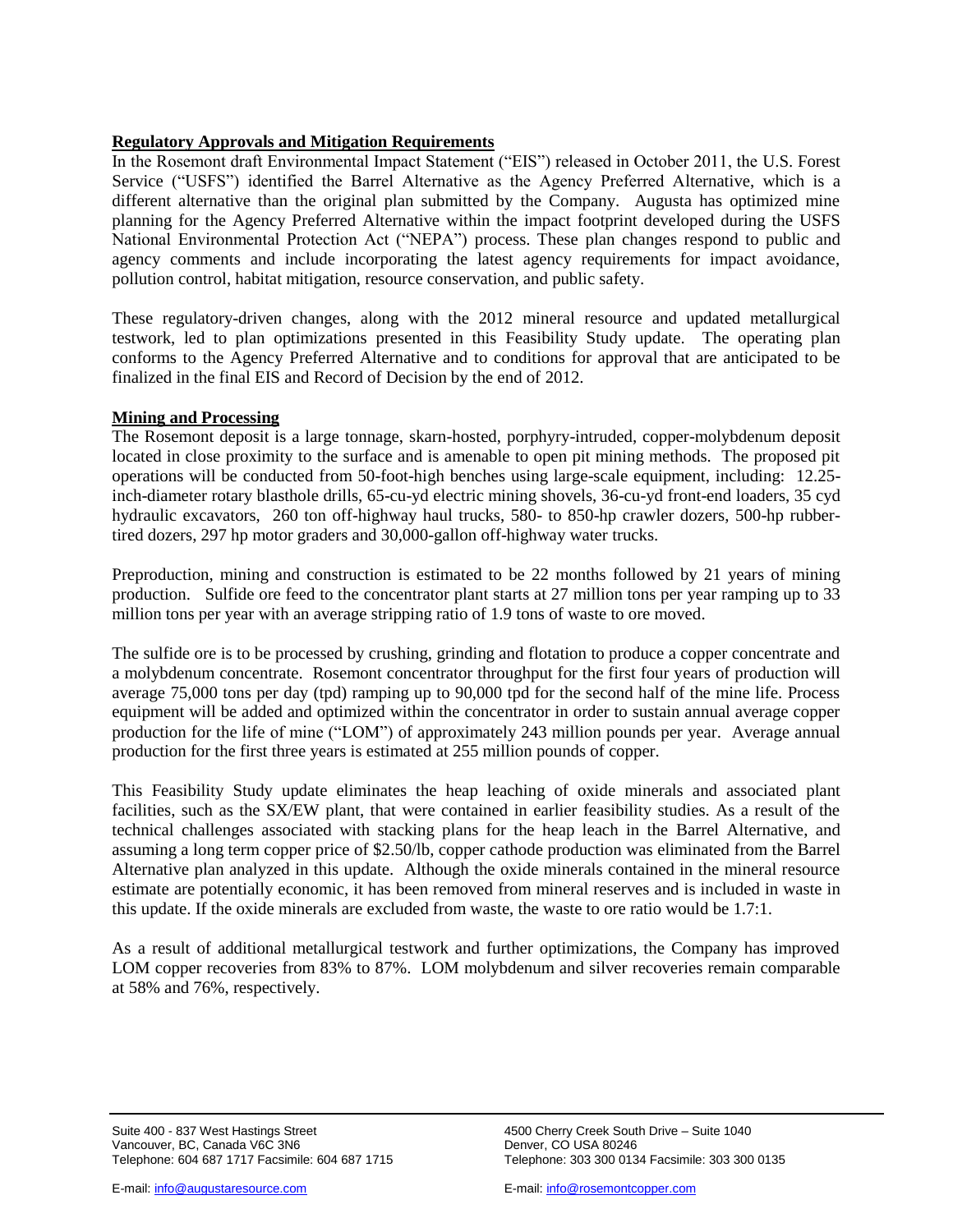Production and processing metrics from the Feasibility Study update are summarized below.

| <b>Production and Processing Metrics</b>                 |            |  |  |  |  |
|----------------------------------------------------------|------------|--|--|--|--|
| First 3 Years Average Annual Copper Production (lbs)     | 255M       |  |  |  |  |
| First 3 Years Average Annual Molybdenum Production (lbs) | 6.9M       |  |  |  |  |
| First 3 Years Average Annual Silver Production (oz)      | 2.8M       |  |  |  |  |
| LOM Average Annual Copper Production (lbs)               | 243M       |  |  |  |  |
| LOM Average Annual Molybdenum Production (lbs)           | 5.4M       |  |  |  |  |
| LOM Average Annual Silver Production (oz)                | 2.9M       |  |  |  |  |
| LOM Average Copper Grade (%)                             | 0.44%      |  |  |  |  |
| LOM Average Molybdenum Grade (%)                         | 0.015%     |  |  |  |  |
| LOM Average Silver Grade (oz per ton)                    | $0.12$ opt |  |  |  |  |
| Waste to Ore Ratio*                                      | 1.9:1      |  |  |  |  |
| <b>LOM Average Copper Recoveries</b>                     | 87%        |  |  |  |  |
| LOM Average Molybdenum Recoveries                        | 58%        |  |  |  |  |
| <b>LOM Average Silver Recoveries</b>                     | 76%        |  |  |  |  |

*\* Waste includes oxide material* 

### **Capital Costs**

The total initial capital cost for construction, commissioning and mine pre-development is estimated at \$1.226 billion and includes additional tailings filtration capacity and a redundant tailings stacking system. Capitalized mine pre-development expense is estimated at \$116 million. The total capital cost represents an overall increase of 32% from the cost estimate in the 2009 Feasibility Study, reflecting additional equipment and escalation in costs of equipment, materials and labor.

Augusta has already spent approximately \$90 million on purchases of long lead equipment and \$23 million on EPCM costs, for a total of \$113 million, which is included in the capital cost estimate.

| Capital Expenditures (CAPEX) Breakdown (\$M)*       |           |
|-----------------------------------------------------|-----------|
| General Site / Ancillary Facilities                 | \$60      |
| Mine                                                | \$252     |
| Sulfide Plant / Tailings                            | \$471     |
| Power / Water Supply                                | \$122     |
| EPCM, Commissioning, Spare Parts                    | \$104     |
| Owner's Costs                                       | \$163     |
| Contingency                                         | \$51      |
| Spent Costs (Long-Lead Equipment and EPCM)          | $(\$113)$ |
| <b>Total Construction &amp; Commissioning CAPEX</b> | \$1,110   |
| Mine Pre-development CAPEX                          | \$116     |
| <b>Total CAPEX</b>                                  | \$1,226   |

Sustaining capital for the life of mine is estimated at \$276 million, which includes equipment replacement and process optimization.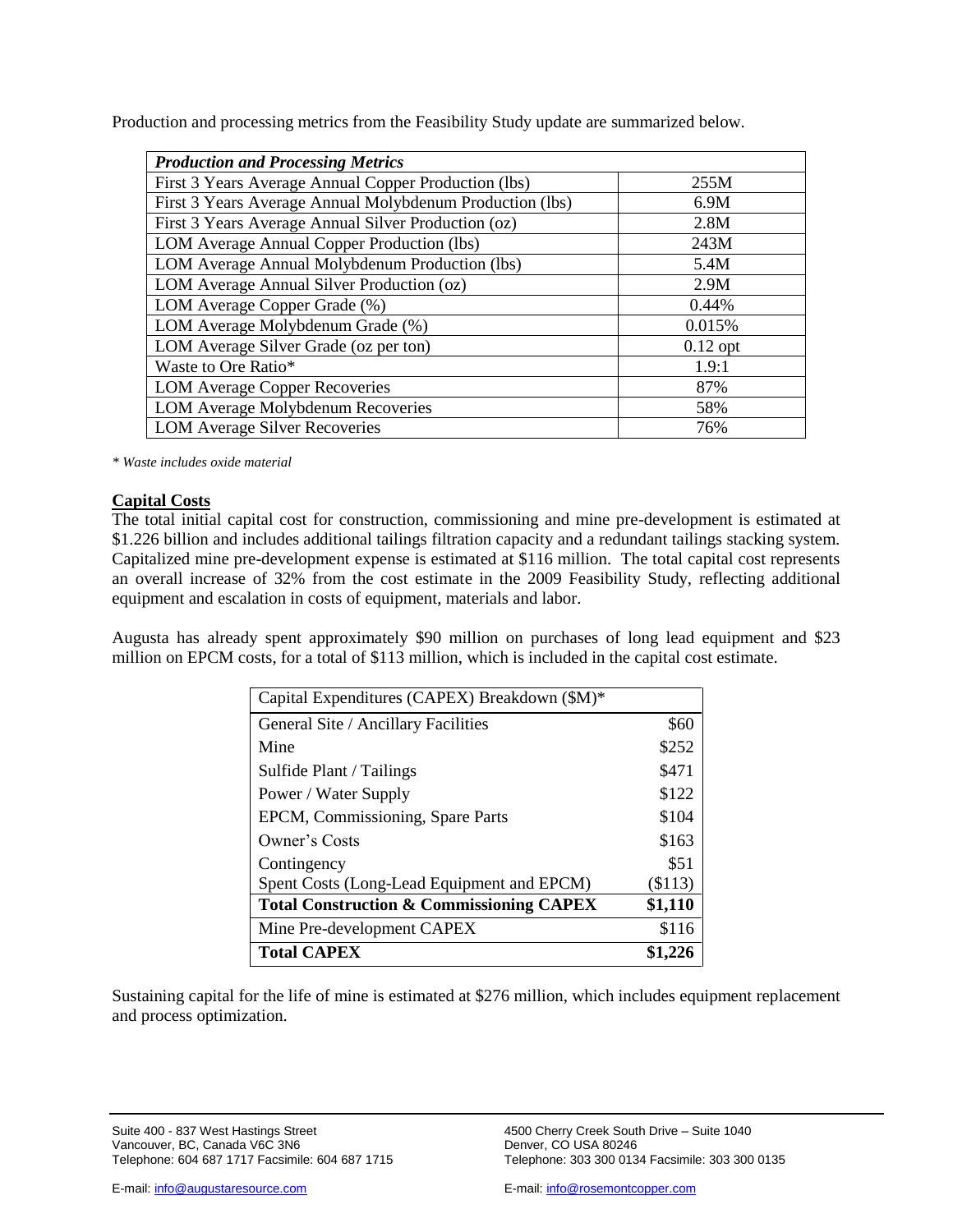### **Operating Costs**

Average cash costs, net of by-product credits, using the 60/40 pricing scenario, for the first three years of production are estimated at \$0.87 per pound of copper and \$1.02 per pound of copper for the life of mine. In the Long Term Pricing Scenario, cash costs are reduced to \$0.85/lb for the first three years and \$0.99/lb for the life of mine.

Total cash operating costs are estimated at \$10.66 per ton, which includes mining, processing, general and administration (G&A), treatment and refining (TC/RC's), transportation and regulatory costs. The reclamation will be largely concurrent and is included in the mining operating costs. An operating cost general breakdown is provided in the table below.

| Cash operating cost (\$ per ton of ore) |              |
|-----------------------------------------|--------------|
| Mining                                  | \$3.37/ton   |
| Processing                              | \$4.27/ton   |
| G&A                                     | $$0.42$ /ton |
| TC/RC and Transportation                | \$2.60/ton   |
| <b>Total cash operating cost</b>        | \$10.66/ton  |

### **Financial Sensitivity Analysis**

Sensitivity analysis was completed on additional key assumptions such as operating and capital costs and total production under the 60/40 Pricing Scenario. This analysis is summarized below.

|                            | After-tax NPV<br>After-tax NPV |         | <b>After-tax NPV</b> | After-tax  |
|----------------------------|--------------------------------|---------|----------------------|------------|
|                            | $(0\%)$                        | (5%)    | $(8\%)$              | <b>IRR</b> |
| 60/40 Pricing Scenario     | \$7.26B                        | \$3.65B | \$2.51B              | 37.9%      |
| Initial CAPEX $(+10\%)$    | \$7.18B                        | \$3.57B | \$2.43B              | 34.1%      |
| Initial CAPEX (-10%)       | \$7.33B                        | \$3.72B | \$2.59B              | 42.8%      |
| OPEX $(+10\%)$             | \$6.95B                        | \$3.47B | \$2.38B              | 36.6%      |
| <b>OPEX (-10%)</b>         | \$7.56B                        | \$3.81B | \$2.63B              | 39.1%      |
| Metal Production $(+10\%)$ | \$8.35B                        | \$4.24B | \$2.94B              | 42.0%      |
| Metal Production (-10%)    | \$6.16B                        | \$3.05B | \$2.07B              | 33.5%      |

### **Mineral Reserve and Mineral Resource**

Rosemont's proven and probable mineral reserves increased by 22%, or 121 million tons, to 667 million tons, when compared to the previous 2008 mineral reserve. The average grades are 0.44% copper and 0.015% molybdenum for a total of 5.9 billion lbs of copper and 194 million lbs of molybdenum. This mineral reserve is effective July 24, 2012 and is included within the measured and indicated mineral resource announced on July 17, 2012.

A summary of the mineral reserve and mineral resource estimate is provided below.

| Rosemont Proven and Probable Mineral Reserve<br>Sulfides $\geq$ 4.90 \$/ton NSR cutoff |       |                               |        |               |       |  |  |
|----------------------------------------------------------------------------------------|-------|-------------------------------|--------|---------------|-------|--|--|
| <b>NSR</b><br>Silver<br>Tons<br>Molybdenum<br>Copper                                   |       |                               |        |               |       |  |  |
|                                                                                        | (Ms)  | $\frac{\text{S}}{\text{ton}}$ | $(\%)$ | $\frac{9}{6}$ | (opt) |  |  |
| <b>Proven Mineral Reserves</b>                                                         | 308.1 | 20.29                         | 0.46   | 0.015         | 0.12  |  |  |
| <b>Probable Mineral Reserves</b>                                                       | 359.1 | 18.67                         | 0.42   | 0.014         | 0.12  |  |  |
| <b>TOTAL Proven and Probable</b>                                                       | 667.2 | 19.42                         | 0.44   | 0.015         | 0.12  |  |  |

- The mineral reserve excludes potentially economic oxide material, therefore waste includes potentially economic material.

- Net Smelter Return (NSR) values are based on metal prices of \$2.50/lb Cu, \$15.00/lb Mo, and \$20/oz Ag.

Suite 400 - 837 West Hastings Street 4500 Cherry Creek South Drive – Suite 1040<br>Vancouver, BC, Canada V6C 3N6 4500 Cherry COUSA 80246 Vancouver, BC, Canada V6C 3N6<br>Telephone: 604 687 1717 Facsimile: 604 687 1715

E-mail: info@augustaresource.com E-mail: info@rosemontcopper.com

Telephone: 303 300 0134 Facsimile: 303 300 0135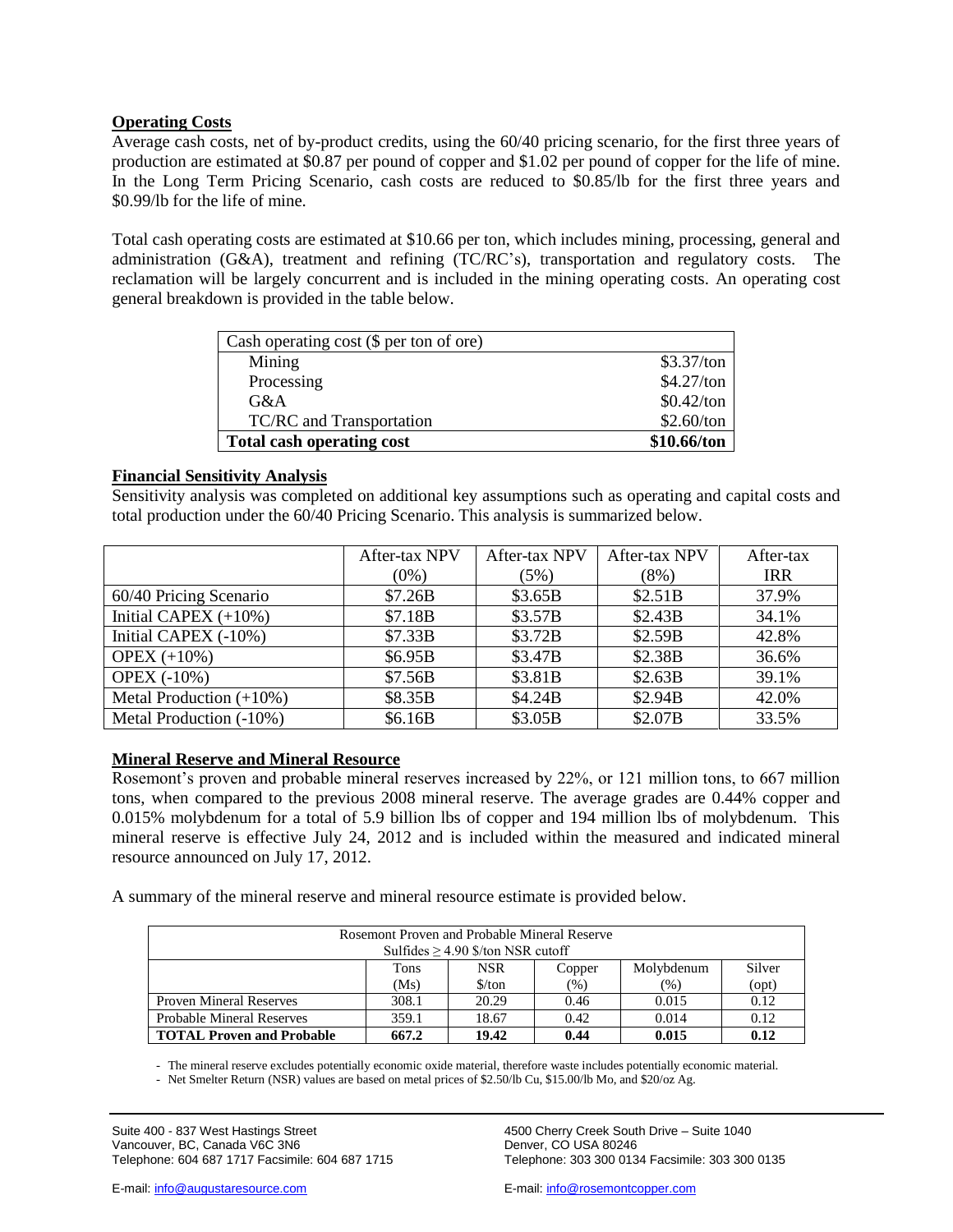- The mineral reserve has been confined by a pit shell based on \$1.88 per pound copper.

- Copper equivalency for copper is based on \$2.50/lb Cu and 86% recovery for sulfide, 40% recovery for mixed sulfide.

- Copper equivalency for molybdenum is based on \$15.00/lb Mo and 63% recovery for sulfide, 30% recovery for mixed sulfide.

- Copper equivalency for silver is based on \$20/oz Ag and 80% recovery for sulfide, 38% recovery for mixed sulfide.

|                                       | Rosemont Measured and Indicated Mineral Resources (inclusive of mineral reserves) |             |        |            |                                |             |        |
|---------------------------------------|-----------------------------------------------------------------------------------|-------------|--------|------------|--------------------------------|-------------|--------|
|                                       | Sulfide Mineral Resources (includes mixed sulfide)                                |             |        |            | <b>Oxide Mineral Resources</b> |             |        |
|                                       | Tons                                                                              | Copper      | Copper | Molybdenum | Silver                         | <b>Tons</b> | Copper |
|                                       | (M)                                                                               | Equiv $(%)$ | (% )   | $(\%)$     | $($ opt $)$                    | (M)         | (% )   |
| <b>Measured Mineral Resource</b>      | 347.7                                                                             | 0.56        | 0.45   | 0.015      | 0.12                           | 30.3        | 0.17   |
| Indicated Mineral Resource            | 571.6                                                                             | 0.48        | 0.38   | 0.014      | 0.10                           | 33.1        | 0.16   |
| <b>TOTAL Measured &amp; Indicated</b> | 919.3                                                                             | 0.51        | 0.41   | 0.014      | 0.11                           | 63.4        | 0.17   |

|                       | <b>Inferred Mineral Resources</b>                                             |             |        |               |        |      |        |
|-----------------------|-------------------------------------------------------------------------------|-------------|--------|---------------|--------|------|--------|
|                       | Oxide Mineral Resources<br>Sulfide Mineral Resources (includes mixed sulfide) |             |        |               |        |      |        |
|                       | Tons                                                                          | Copper      | Copper | Molvbdenum    | Silver | Tons | Copper |
|                       | (M)                                                                           | Equiv $(%)$ | (%)    | $\frac{1}{2}$ | (opt)  | (M)  | (96)   |
| <b>TOTAL Inferred</b> | 138.6                                                                         | 0.49        | 0.40   | 0.012         | 0.10   |      | 0.15   |

- The mineral resource has been confined to a pit shell based on \$3.50 per pound copper.

- Cutoff grades are 0.15% CuEq for sulfide, 0.30% CuEq for mixed sulfide, and 0.10% Cu for oxide.

- Copper equivalency for copper is based on \$2.50/lb Cu and 86% recovery for sulfide, 40% recovery for mixed sulfide.

- Copper equivalency for molybdenum is based on \$15.00/lb Mo and 63% recovery for sulfide, 30% recovery for mixed sulfide.

- Copper equivalency for silver is based on \$20/oz Ag and 80% recovery for sulfide, 38% recovery for mixed sulfide.

The mineral reserve and mineral resource estimate includes drill and assay information up to March 2012. A total of 266 drill holes, representing 342,700 feet of drilling, were used to update the geologic block model. This included 12 recent holes drilled for infill and metallurgical purposes, as well as further sampling of five older holes. The mineral reserve took advantage of geotechnical optimizations of the northeast pit wall due to recent drill holes encountering more competent rock than was previously identified.

### **Conference Call**

Augusta will host an investor conference call with members of management to discuss the results of Rosemont's Feasibility Study update today at 9 a.m. E.T. Dial information is as follows:

North American Toll Free: (888) 231-8191 International: (647) 427-7450

A presentation slide show will accompany the call. The slides as well as a live webcast will be available on the Company's website at [www.augustaresource.com.](http://www.augustaresource.com/)

An audio replay and archived webcast will be available for one week following the conference call. Replay information is as follows:

North American Toll Free: 1-855-859-2056 International: 416-849-0833

Participant Code: 11384797

### **Technical Report**

The complete Feasibility Study update National Instrument ("NI") 43-101 Technical Report will be filed on SEDAR at [www.sedar.com](http://www.sedar.com/) within 45 days and will also be available on the Company's website at [www.augustaresource.com.](http://www.augustaresource.com/)

Suite 400 - 837 West Hastings Street 4500 Cherry Creek South Drive – Suite 1040<br>Vancouver, BC, Canada V6C 3N6 4500 Cherry COUSA 80246 Vancouver, BC, Canada V6C 3N6 Telephone: 604 687 1717 Facsimile: 604 687 1715 Telephone: 303 300 0134 Facsimile: 303 300 0135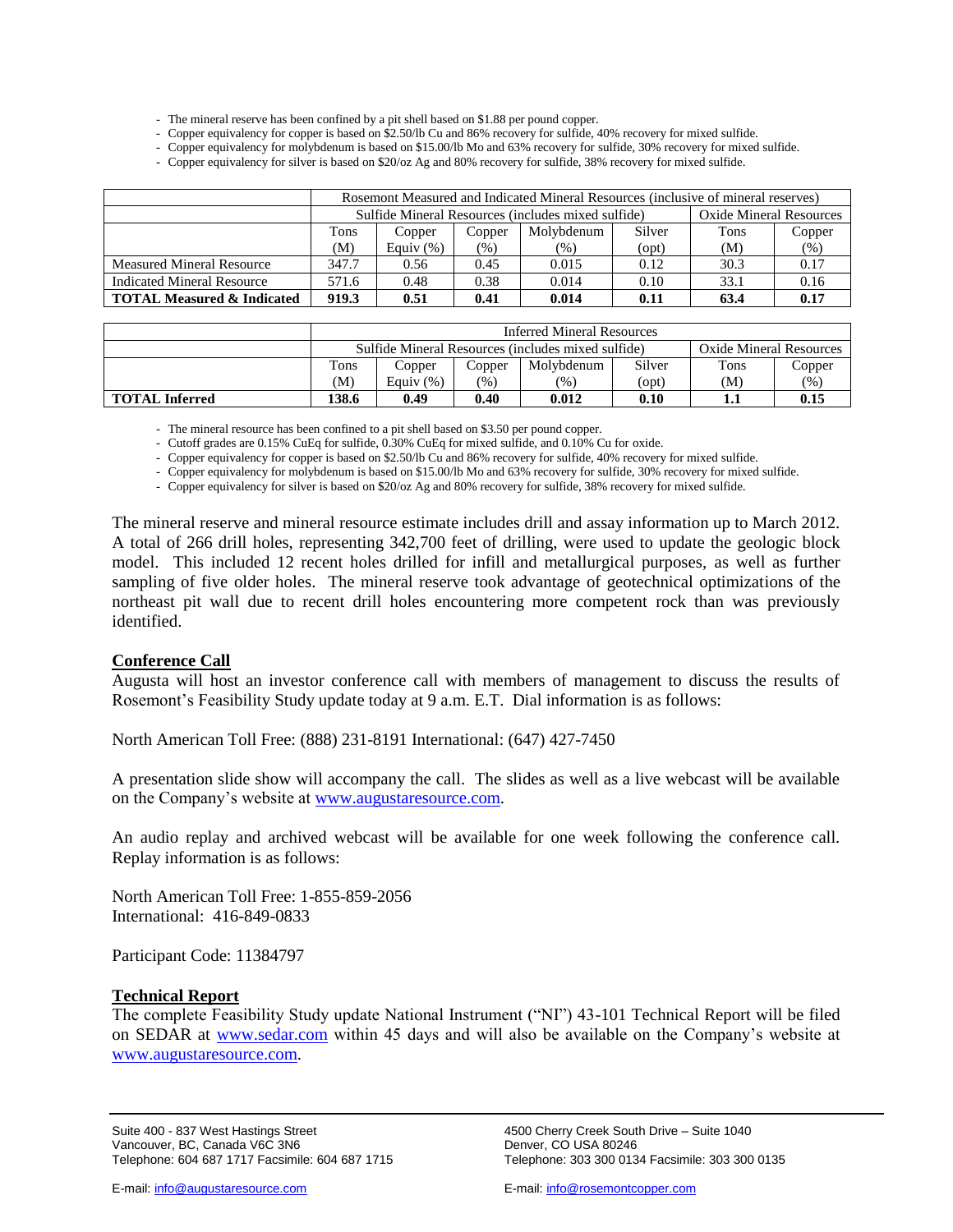## **Qualified Persons**

The Feasibility Study update was prepared by an integrated engineering team led by M3 Engineering & Technology Corporation (M3) of Tucson, Arizona as the primary author of the Technical Report. The Feasibility Study update was conducted under the overall review of Conrad Huss, P.E. Ph.D., of M3, and serves as Principal Author of the Technical Report. Dr. Huss has reviewed and approved the information in relation to the updated feasibility study results in this news release and verified the respective data. Dr. Huss is an independent Qualified Person under the standards set forth under NI 43-101 and is M3's Chairman of the Board. He has over 40 years of experience in engineering, operations, and construction.

Augusta contracted Moose Mountain Technical Services of British Columbia, Canada to estimate Rosemont's updated mineral reserve. The mineral reserve update was performed under the direction of Mr. Robert Fong, P.Eng. Mr. Fong has reviewed and approved the mineral reserve data included in this press release and verified the respective data. He is a registered professional engineer with the province of Alberta and is an Independent Qualified Person under the standards set forth by Canadian National Instrument 43-101.

### **About M3 Engineering & Technology Corporation**

M3 Engineering & Technology Corporation (M3) provides professional EPCM services to the hard rock mining and cement industries. M3 is currently managing over \$2.5 billion in EPCM projects in North and South America, with the largest current project at over \$1.5 billion. Past projects include Goldcorp's Minera Penasquito poly-metallic mine in Zacatecas, Mexico with a capital cost in excess of \$1 billion in addition to Penoles Madero, Newmont's La Herradura, Frontera Copper's Piedras Verdes, Pan American Silver's Alamo Dorado, Alamos Gold's Mulatos, and Mitsubishi's Cement Long Beach Loadout. Historically M3 has provided design for over 9,000 projects and is now recognized as an industry leader in Feasibility Studies and associated NI 43-101's.

### **ABOUT AUGUSTA**

Augusta is a base metals company focused on advancing the Rosemont Copper deposit near Tucson, Arizona. Rosemont hosts a large copper/molybdenum reserve that would account for about 10% of US copper output once in production (for details refer to [www.augustaresource.com\)](http://www.augustaresource.com/). The exceptional experience and strength of Augusta's management team, combined with the developed infrastructure and robust economics of the Rosemont project, propels Augusta to becoming a solid mid-tier copper producer. The Company trades on the Toronto Stock Exchange and the NYSE MKT under the symbol AZC.

### **Contact Information**

Augusta Resource Corporation Letitia Cornacchia, Vice President, Investor Relations and Corporate Communications Tel: (416) 860 6310 Email: [lcornacchia@augustaresource.com](mailto:lcornacchia@augustaresource.com)

### **CAUTIONARY STATEMENTS REGARDING FORWARD LOOKING INFORMATION**

Certain of the statements made and information contained herein may contain forward-looking statements within the meaning of the United States Private Securities Litigation Reform Act of 1995 and forward-looking information within the meaning of applicable Canadian securities laws. Such forward-looking statements and forward-looking information include, but are not limited to statements concerning: expectations surrounding future project financings or refinancing; the Company's plans at the Rosemont Project including timing for final permits and construction; estimated production; and capital and operating and cash flow estimates. Forward-looking statements or information include statements regarding the expectations and beliefs of management. Often, but not always, forward-looking statements and forward-looking information can be identified by the use of words such as "plans", "expects", "is expected", "budget", "scheduled", "estimates", "forecasts", "intends", "anticipates", or

Suite 400 - 837 West Hastings Street 4500 Cherry Creek South Drive – Suite 1040<br>Vancouver, BC, Canada V6C 3N6 4500 Cherry COUSA 80246 Vancouver, BC, Canada V6C 3N6 Telephone: 604 687 1717 Facsimile: 604 687 1715 Telephone: 303 300 0134 Facsimile: 303 300 0135